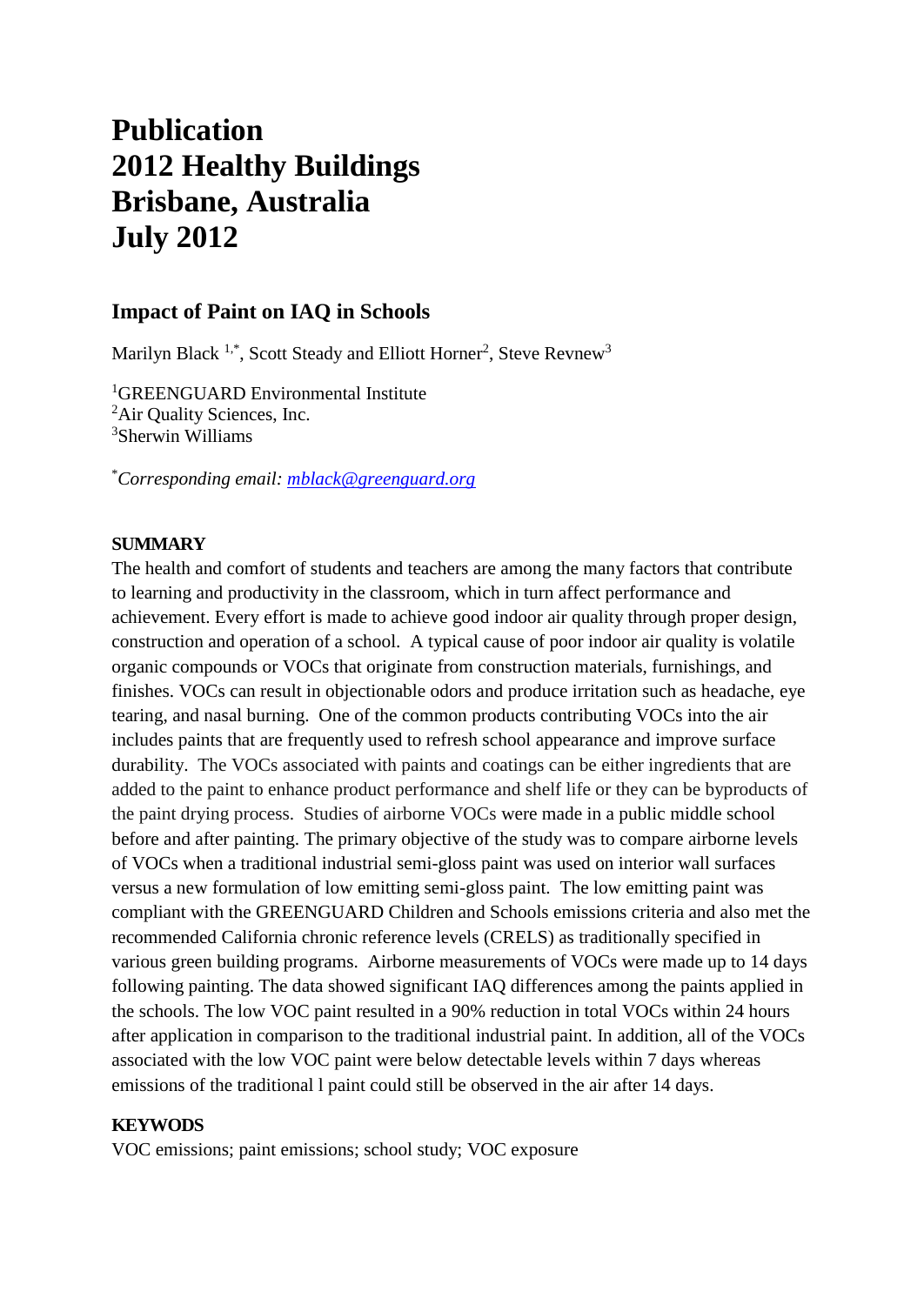### **1 INTRODUCTION**

**Indoor air quality in schools**. Twenty percent of the U.S. population, or nearly 55 million people, spend their days in our elementary and secondary schools. Studies show that one-half of our nation's 115,000 schools have problems linked to indoor air quality. Young students in particular are at greater risk to exposure to indoor air pollutants because of the hours spent in school facilities, their biological susceptibility, and the inability to detect airborne hazards. Children breathe at a faster rate than adults; this coupled with their smaller body mass results in a higher dose of available pollutants for a child than an adult. Asthma remains the leading cause of school absenteeism and hospitalizations in children under the age of 15. In a recent study, for example, children aged 5 to 17 years with at least one asthma attack in the previous year missed 10.5 million school days in that year.

The health and comfort of students and teachers are among the many factors that contribute to learning and productivity in the classroom, which in turn affect performance and achievement. Every effort is made to achieve good indoor air quality through proper design, construction and operation of a school. A key cause of poor indoor air quality is volatile organic compounds or VOCs that originate from construction materials, furnishings, and finishes. VOCs can result in objectionable odors and produce irritation such as headache, eye tearing, and nasal burning. Recent studies have shown that children exposed to high levels of VOCs are four times more likely to develop asthma than adults (Rumchev et al ,2004). Other studies also have found an association between VOCs and asthma in children (CARB, 2005). The US Environmental Protection Agency and other public health advisories indicate one of the most effective ways of achieving good IAQ is "source control" which involves the selection and use of non toxic and low emitting building materials and processes that contribute minimal VOCs into the air. This in combination with good building ventilation and controlled cleaning practices significantly reduces indoor air pollution and improves overall IAQ.

**Role of interior paints**. Numerous products can contribute or off gas VOCs into the air including all flooring types, cleaning chemicals, furniture, printers, ceiling systems, wall coverings, paint, adhesives and sealants, and art supplies. Paint products, a common source of VOCs, are frequently used to refresh school appearance and improve surface durability. The VOCs associated with paints and coatings can be either ingredients that are added to the paint to enhance product performance and shelf life or they can be byproducts of the paint drying process. Currently, high quality, "low-toxicity," and "low-VOC" paint and coating products with required performance characteristics are available for use in school environments. These paints minimize indoor air pollution loads and reduce health risks to both workers and occupants.

**A school study**. A school demonstration study was designed to evaluate indoor air quality benefits of using a verified low emitting VOC semi-gloss paint in educational environments. The study was conducted at the public middle school in Savannah, Georgia, during the late fall of 2011. Two separate classrooms were chosen for the paint application, one with a standard industrial semi-gloss paint and one with a third party certified low emission semigloss interior paint, meeting the requirements of the GREENGUARD Children and Schools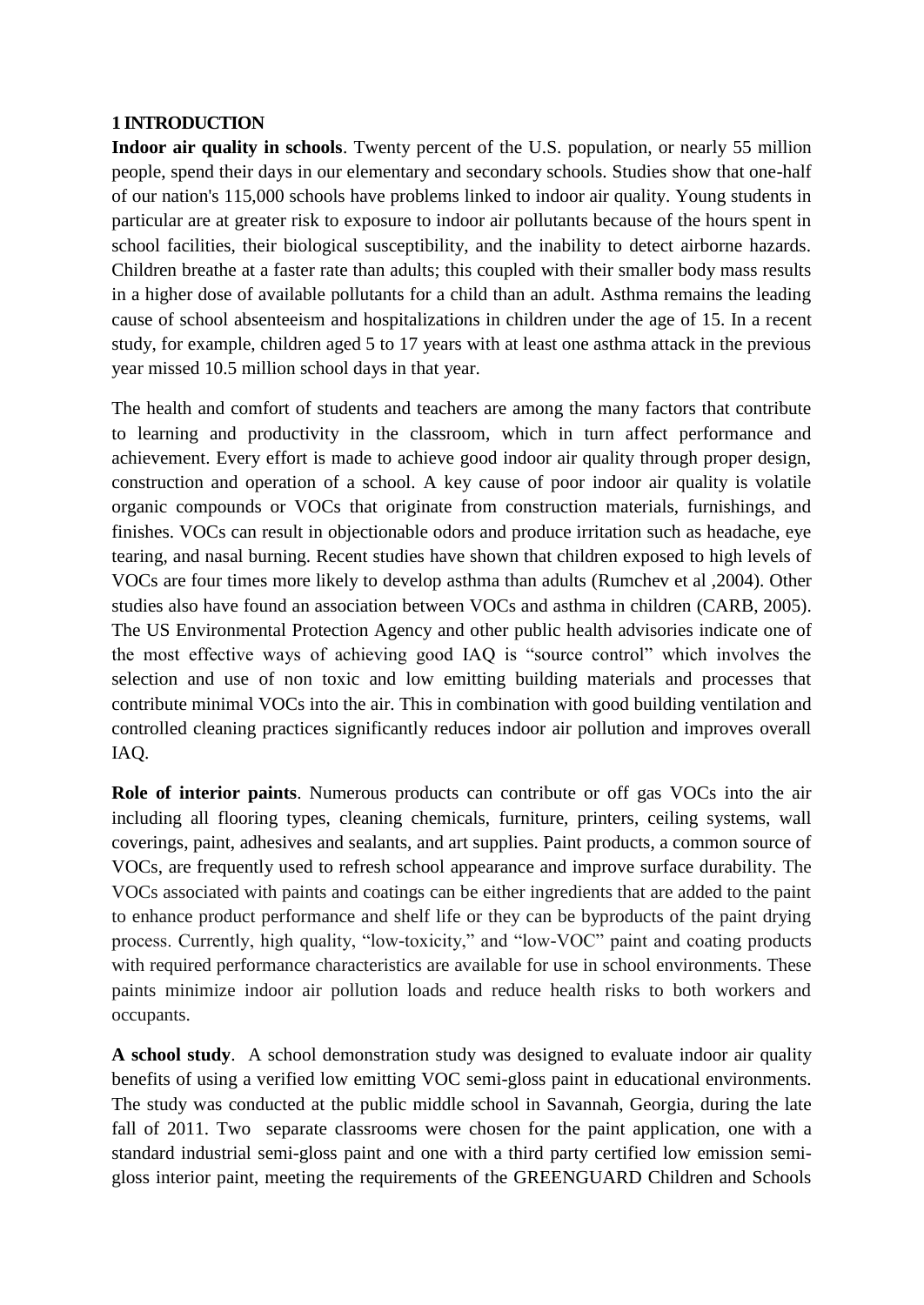standard, including the California 1350 individual chemical requirements for chronic reference exposure levels (GEI-GGPS.002, 2011 and CDPH, 2010).

Paint was applied to each room by the school's maintenance staff using standard practices. Paint was applied to the walls with rollers, and brushes were used to paint trim, edges and other finishing requirements. Each room was painted at a unique time, and care to taken to ensure that ventilation systems among rooms were separate and did not introduce cross contamination. VOC testing of each room was conducted prior to the paint being applied and immediately following complete application. Periodic monitoring extended for 14 days following the initial paint application.

Prior to application of the paints in the school, laboratory emission profiles were determined for each paint using small environmental chambers following standard test and measurement protocols (ASTM D 5116, 2009 and GEI, GGTM.P066, 2011). Each paint was evaluated for the identification and quantitation of volatile organic compounds (VOCs), extending out to 14 days.

## **2 MATERIALS/METHODS**

**Monitoring of VOCs**. Airborne VOC samples were determined using gas chromatography with mass spectrometric detection (GC/MS). Chamber air was collected onto a sorbent tube which was thermally desorbed into the GC/MS. The sorbent collection, separation, and detection methodology had been adapted from techniques presented by the USEPA and other researchers. The technique followed standard measurement methods (USEPA Method IP-1B,1999 and ASTM D 6196, 2009) that are generally applicable to  $C_6$  -  $C_{16}$  organic chemicals with boiling points ranging from 35ºC to 250ºC. Measurements were reported to a quantifiable level of  $1 \mu g/m<sup>3</sup>$ . A TVOC measurement was made by adding all individual VOC responses obtained by the mass spectrometer and calibrating the total mass relative to toluene. Individual VOCs were quantified to authentic standards if available; others were calibrated as toluene equivalents.

**Product Testing and Verification**. All paint products were chamber tested according to the GREENGUARD "Standard Method for Measuring and Evaluating Building Materials, Finishes, and Furnishings Using Dynamic Environmental Chambers," (GEI, GGTM.P066, 2011) and standard guidance for VOC measurements using environmental chambers (ASTM D5116, 2010). The paints were applied to a standard wall substrate and emissions of all general VOCs were measured and identified. Data from the emissions tests were used to track paint specific VOCs found in the freshly painted classrooms.

### **3 RESULTS**

**Environmental Chamber Studies**. Table 1 presents the TVOC levels measured from each paint over a 14 day study period. The paints remained in the environmental chamber during the complete study. In addition, primary individual VOCs found emitting from each paint are presented in Table 2.

Table 1. Chamber Emission Profiles Total Volatile Organic Compounds (TVOC)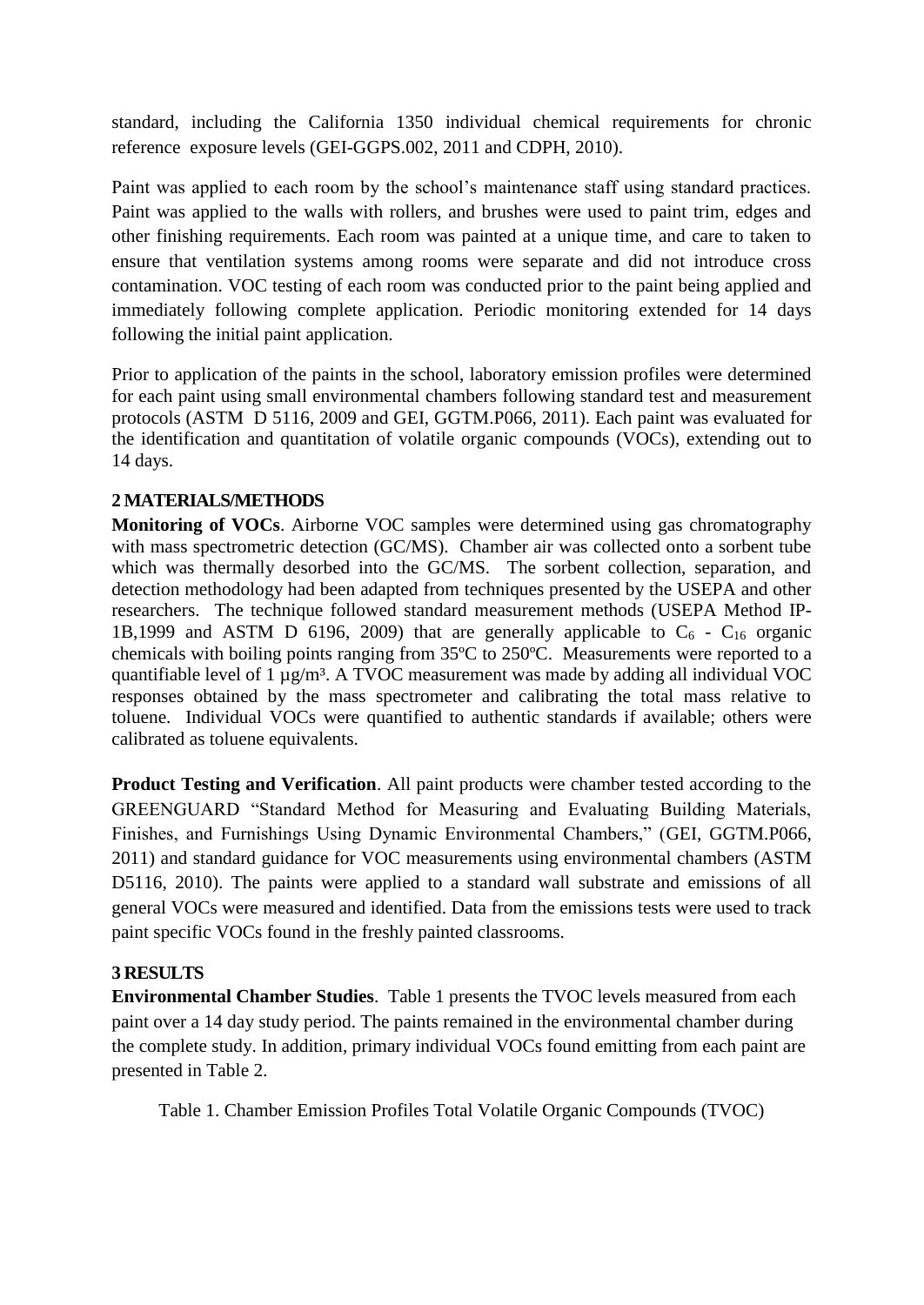| <b>MEASURED</b><br><b>TIME POINT</b><br>(hr) | STANDARD INDUSTRIAL PAINT<br><b>EMISSION FACTOR</b><br>$(\mu g/m^2 \cdot hr)$ | <b>LOW VOC PAINT</b><br><b>EMISSION FACTOR</b><br>$(\mu g/m^2 \cdot hr)$ |
|----------------------------------------------|-------------------------------------------------------------------------------|--------------------------------------------------------------------------|
| O                                            | 1,560                                                                         | 286                                                                      |
| 24                                           | 386                                                                           | 32                                                                       |
| 48                                           | 176                                                                           | 7.7                                                                      |
| 72                                           | 123                                                                           | 2.1                                                                      |
| 96                                           | 108                                                                           | 2.0                                                                      |
| 168                                          | 32                                                                            |                                                                          |
| 336                                          |                                                                               |                                                                          |

Table 2. Primary VOCs Measured from Paint Emission Highest Emitting

| STANDARD INDUSTRIAL PAINT          |                        | <b>LOW VOC PAINT</b>                         |                        |  |  |
|------------------------------------|------------------------|----------------------------------------------|------------------------|--|--|
| <b>ANALYTE</b>                     | <b>EMISSION</b>        | <b>ANALYTE</b>                               | <b>EMISSION</b>        |  |  |
|                                    | <b>FACTORS</b>         |                                              | <b>FACTORS</b>         |  |  |
|                                    | $(\mu g/m^2 \cdot hr)$ |                                              | $(\mu g/m^2 \cdot hr)$ |  |  |
| Cyclotetrasiloxane, octamethyl     | 222                    | Undecane                                     | 29                     |  |  |
| 2-Propenoic acid, 2-ethylhexyl     | 141                    | n-Butyl ether                                | 22                     |  |  |
| ester (Octyl acrylate)             |                        |                                              |                        |  |  |
| 1-Hexanol, 2-ethyl                 | 131                    | 1,2-Propanediol (Propylene<br>glycol)        | 18                     |  |  |
| 2-Propenoic acid, 2-methyl-, butyl | 130                    | Dipropylene glycol                           | 17                     |  |  |
| ester (Butyl methacrylate)         |                        |                                              |                        |  |  |
| Cyclopentasiloxane, decamethyl     | 114                    | Dodecane                                     | 13                     |  |  |
| Acetic acid, 2-ethylhexyl ester    | 107                    | 1-Propanol, 2,2'-oxybis-                     | 11                     |  |  |
| Xylene (para and/or meta)          | 76                     | 1-Propanol, 3,3'-oxybis-                     | 9.4                    |  |  |
| n-Butyl ether                      | 62                     | Cyclohexane, 1-ethyl-2-propyl                | 9.4                    |  |  |
| Chloroacetic acid, 2-ethylhexyl    | 57                     | Cyclohexanone, 3-butyl-                      | 8.6                    |  |  |
| ester                              |                        |                                              |                        |  |  |
| 1-Butanol (N-Butyl alcohol)        | 53                     | Cyclohexane, 1,2-diethyl-1-<br>methyl        | 8.1                    |  |  |
| 1-Hexanol (N-Hexyl alcohol)        | 49                     | Cyclohexane, 1-methyl-4-(1-<br>methylbutyl)- | 8.1                    |  |  |
| Ethanol, 2-butoxy                  | 46                     | Butyl propionate                             | 7.9                    |  |  |
| Xylene, ortho                      | 31                     | Pentasiloxane, dodecamethyl                  | 7.9                    |  |  |

**Classroom VOC Studies**. VOC levels in each classroom were studied over a 14 day period following application of the paints. Initial measurements were made 1 hour following paint application. The primary VOCs (top 6) of each paint, as identified in the chamber emission studies, were individually tracked over time. These results are presented in Tables 3 and 4 for the low VOC semi-gloss paint and the standard industrial semi-gloss paint.

Table 3. Primary Paint VOCs Measured in Classroom after Painting

Standard Industrial Paint

| Emission Factors ( $\mu$ g/m <sup>2</sup> •hr) |                            |       |        |                |  |  |
|------------------------------------------------|----------------------------|-------|--------|----------------|--|--|
| <b>ANALYTE</b>                                 | <b>TIME AFTER PAINTING</b> |       |        |                |  |  |
|                                                | 1 HR                       | 24 HR | 7 DAYS | <b>14 DAYS</b> |  |  |
| Cyclotetrasiloxane, octamethyl                 | 147                        | 40    | 26     | 8.0            |  |  |
| 2-Propenoic acid, 2-ethylhexyl ester (Octyl)   | 97                         | 14    | nd     | nd             |  |  |
| acrylate)                                      |                            |       |        |                |  |  |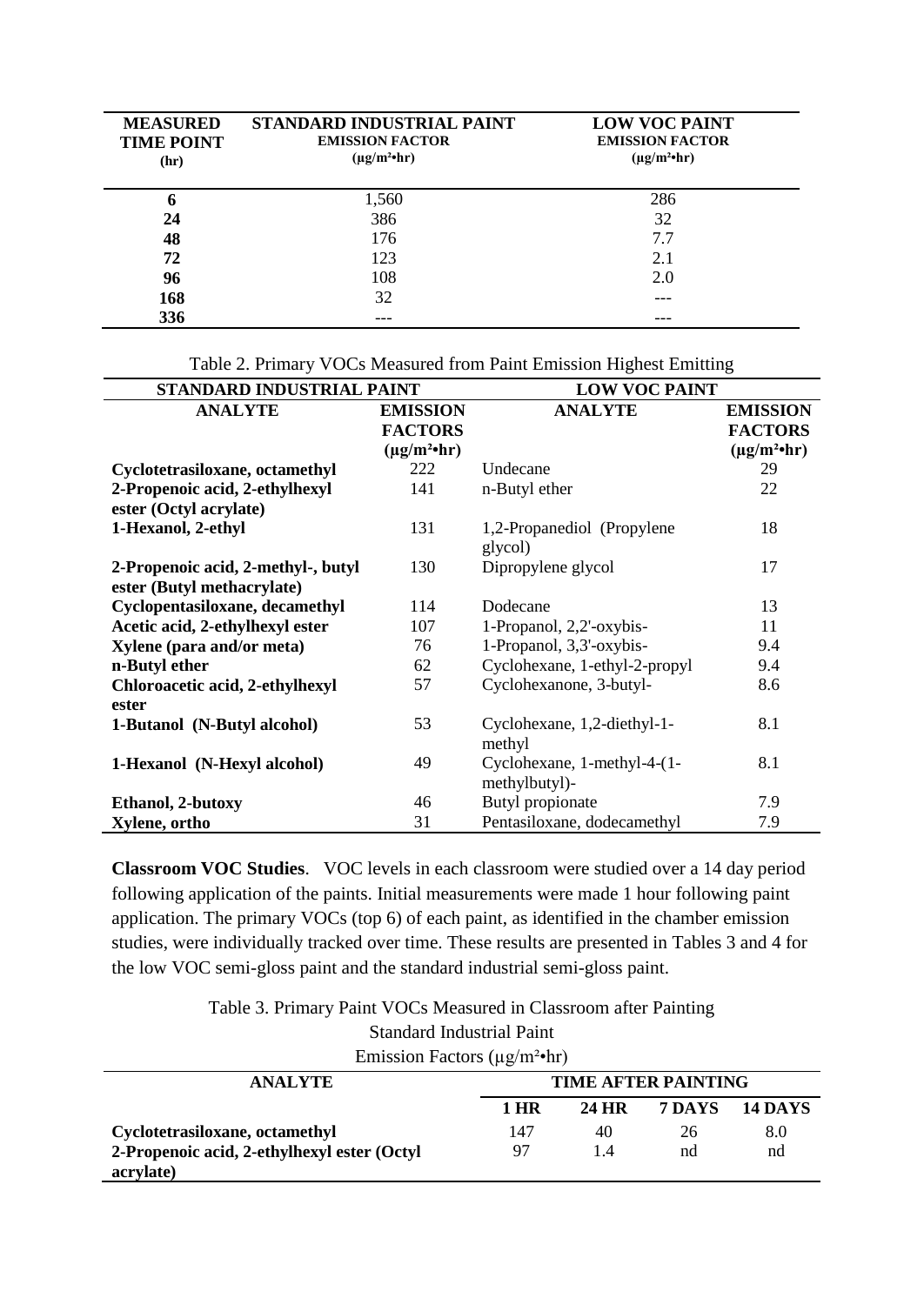| 1-Hexanol, 2-ethyl                               | 116 | 77 | 4.0 | 3.4 |
|--------------------------------------------------|-----|----|-----|-----|
| 2-Propenoic acid, 2-methyl-, butyl ester (Butyl) | 123 |    | nd  | nd  |
| methacrylate)                                    |     |    |     |     |
| Cyclopentasiloxane, decamethyl                   | 197 | 58 | 84  | 105 |
| Acetic acid, 2-ethylhexyl ester                  | 106 |    | 2.0 |     |

| Table 4. Primary Paint VOCs Measured in Classroom After Painting |                            |  |                      |  |
|------------------------------------------------------------------|----------------------------|--|----------------------|--|
| Low VOC Paint                                                    |                            |  |                      |  |
| Emission Factors ( $\mu$ g/m <sup>2</sup> •hr)                   |                            |  |                      |  |
| <b>ANALYTE</b>                                                   | <b>TIME AFTER PAINTING</b> |  |                      |  |
|                                                                  | 1 HR                       |  | 24 HR 7 DAYS 14 DAYS |  |

|                                    | т нк | 24 H.K | / DA I S | 14 DA |
|------------------------------------|------|--------|----------|-------|
| Undecane                           | 7.3  |        | nd       | nd    |
| n-Butyl ether                      |      | 1.4    | nd       | nd    |
| 1,2-Propanediol (Propylene glycol) | 19   | 1.6    | nd       | nd    |
| Dipropylene glycol                 | 14   | 3.1    | nd       | nd    |
| Dodecane                           | 3.6  | nd     | nd       | nd    |
| 1-Propanol, 2,2'-oxybis-           | 37   | 12     | nd       | nd    |

nd - not detected

#### **4 DISCUSSION**

Environmental chamber studies showed a significant difference in total VOC emissions among the two paints studied and the length of time emissions were detected. The standard industrial semi-gloss paint showed initial TVOC levels approximately 7 times higher than the low VOC semi-gloss paint, with both exhibiting decreasing emissions over time. The low VOC paint reached non detectable levels within 7 days and the standard industrial paint within 14 days. Individual VOCs varied among the paints. Primary emissions of the standard industrial paint included various siloxanes, acrylates, alcohols and aromatic solvents, and the low VOC paint demonstrated emissions of glycols, other alcohols and numerous alkanes. Individual VOCs associated with the standard industrial paint were typically found at levels 10 times the magnitude of those measured in the low VOC paint.

### **5 CONCLUSION**

This study shows that the low VOC semi-gloss paint used in this study contributed very low levels of VOCs to the air when compared to a traditional industrial semi-gloss paint, as had been used traditionally used by the school. This low VOC paint's highest contribution to the classroom air was propylene glycol at 19 ug/m<sup>3</sup>. All other contributing VOCs were less in concentration. In addition, all individual VOCs were less than  $5 \text{ ug/m}^3$  within 24 hours after paint application, and there were no detectable paint emissions 7 days after application. In contrast, the standard industrial paint showed VOC contribution greater than 100 ug/m<sup>3</sup> for numerous individual VOCs, and some of these VOCs were still present in the classroom 14 days after paint application. There was no attempt in this study to evaluate the potential toxicity effect of the specific chemicals detected in these studies. However, total VOC load